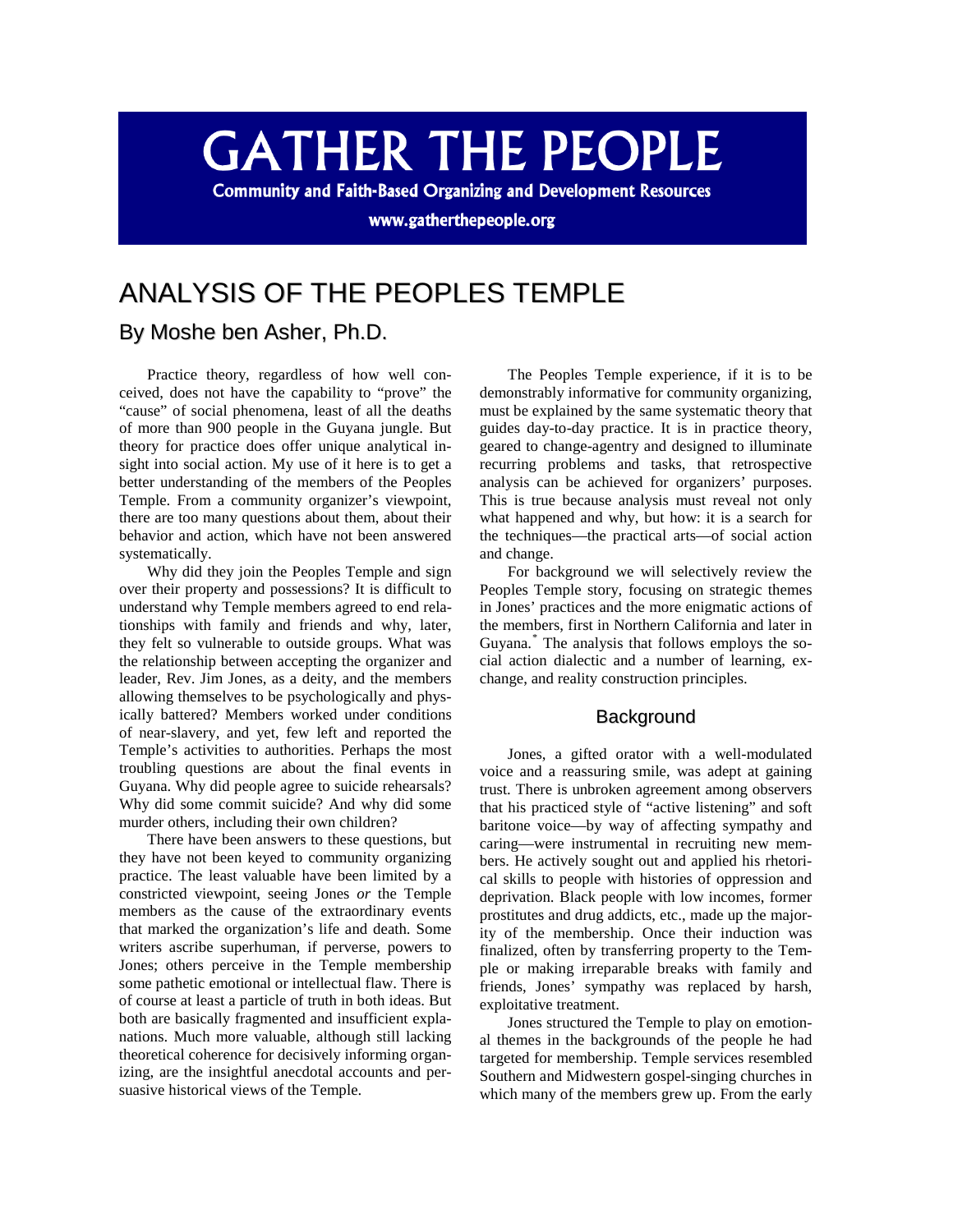1960s he exaggerated the bitterness and hatred that confronted the mostly black membership in their past and present lives. Masterful vision-making of a Promised Land of equality and material security followed the exaggerated agitation.

Jones was an artful contradiction. At one moment he was fully engaged in the rhetoric of mutual caring, racial equality, and nonviolent socialism, and the next he was flaunting power and feeding his own personal appetite for money and sex. Within the Temple he imposed a double standard, a selfentitlement to extensive privileges and possessions, including food, clothing, living quarters, and sexual liberties. As early as 1964 he began to openly declare himself a deity.

The organizational structure of the Temple was hierarchical, with four levels: Jones was at the top; beneath him there was an inner circle known as "angels," numbering between 12 and 20, that handled money, media, and strong-arm tactics; below them was the planning commission, entrusted with daily management and enforcement of lesser rules; and at the bottom—literally and figuratively—was the general membership. Jones actively recruited whites, particularly women, for his chief lieutenants. Several in his trusted inner circle were the shills and tricksters in "faith-healing" sessions that, using threeday-old rancid chicken parts as "expelled tumorous masses," were staged to present Jones as a divinity.

Jones hooked people into the organization by isolating them, irrevocably, from former lives and ideas. As a condition of acceptance, he demanded that property and possessions be turned over to the Temple, thereby eliminating the temptation and means for disaffiliation. For those who lived in the Temple's communes, there was a requirement to turn over pay from regular, outside employment, receiving in return a two-dollar weekly allowance. To ensure isolation of members, they were not permitted unaccompanied movement, except to and from work, and they were warned repeatedly not to speak with outsiders. Presumably, it was in part to further this isolation that the Temple held separate "religious" services for the members and the not-yet committed.

Jones was able to successfully define out-groups (the press, CIA, FBI, etc.) as bent on the immediate and total destruction of the Temple. He managed to undermine family unity and loyalty that might threaten his position or the organization, arbitrarily ordering sexual relationships and marriages ended and arranging new ones. And he was able to impose outrageous punishments that enforced his autocratic rule. Members were routinely whipped and beaten with paddles for smoking or lack of attention during "sermons."

#### *Northern California*

By the late 1960s Jones had refined substantial political clout in the Mendocino county community of Ukiah, the first Northern California home of the Temple. Turning out 300 to 400 votes in elections with vote totals of only 2500, the Temple was the single most important political force in the area. Very little changed when the organization relocated to San Francisco. For political rallies Jones could deliver 2500 people on six hours notice. Many were also available to do get-out-the-vote precinct work on Election Day. In the December 1975 run-off election, Jones mustered more than 2000 voters and 150 precinct workers—with the mayoralty decided by only 4000 votes.

The survival of the Temple in the early 1970s, when the first critical stories began to be told by exmembers, was aided by important local political figures. The Temple had a well-deserved reputation for delivering crowds, a valuable bargaining chip in urban politics. The extent to which Jones successfully dealt with and compromised politicians is indicated by the fact that the District Attorney began an investigation of the Temple in July of 1977, with five investigators, but did not disclose the incriminating results until after the deaths at Jonestown in November of 1978. The report included allegations of murder, arson, kidnapping, extortion, child abduction, battery, illegal possession and use of drugs, and diversion of welfare funds. Jones was also successful in delaying press exposure of the Temple's more malevolent doings until resettlement in Guyana was accomplished. The mayor was enlisted to ask *New West* magazine to hold back their attack on the organization. And Jones contributed several thousand dollars, ostensibly for scholarships, to a dozen newspapers, a TV station and a magazine, receiving kidglove treatment from one and all.

#### *Guyanna*

Life at the Guyana settlement was, from the beginning, and remained, a marginal and punishing experience, with few redeeming qualities. Heavy rains, wood too hard to cut, and uncontrollable rat infestation were the common problems of daily pioneer living. Overcrowded dormitories and lack of simple amenities, such as hot water and toilet paper, compounded these hardships. The majority of settlers worked 11 hours a day, six days a week, and seven hours on Sundays. Their diet was almost entirely rice and beans, in various combinations, three times a day. The more extreme forms of punishment continued: "Sins" (minor infractions) resulted in public beatings. Devastating punishment became ordinary. For petty rule violations, adults were placed in a wooden box, 3 x 3 x 6 feet, for a week at a time. Children were subjected to psychologically brutalizing treatment, many being lowered into a dark well at night and pulled under the water by adults hidden there. It was terrifying for the youngsters, whose screams could be heard throughout the settlement.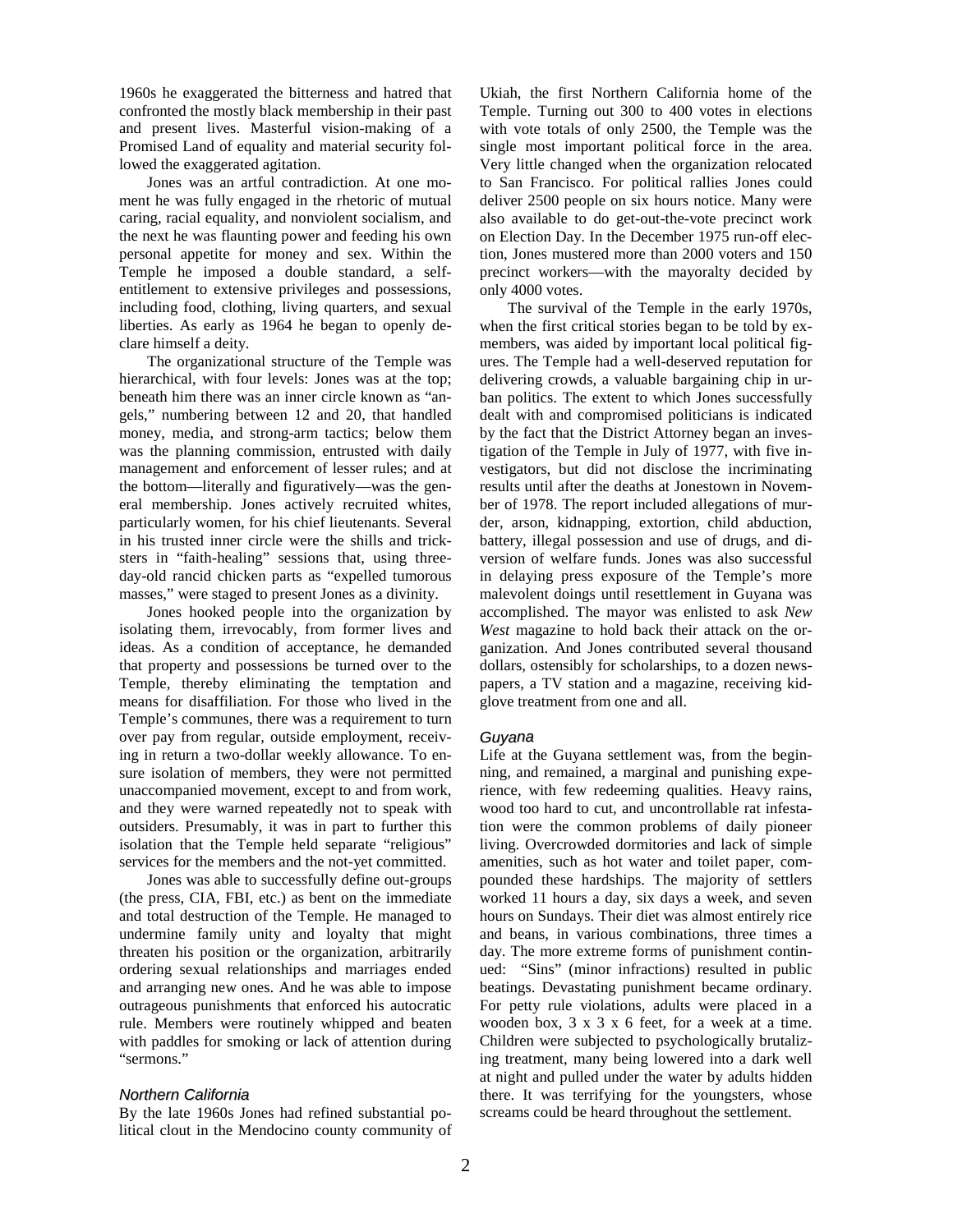The Temple's class structure persisted at Jonestown. The "community elite," in addition to receiving special food and living accommodations, as Jones did, controlled and regulated the lives of the remainder, down to the smallest details. The regimen included loudspeaker broadcasting of Jones' words on an average of six hours daily, endless nightly "reeducation" meetings, and directed performances of the full encampment to placate outside visitors.

After the spring of 1978, Jonestown became a virtual concentration camp. As settlers arrived, their money and passports were confiscated. Jones told the colonists that he had an informer in the U.S. Embassy at Georgetown who would tell him immediately of anyone who tried to leave the country. He also told them on several occasions that he had authority from the government of Guyana to shoot anyone who tried to leave.

Once each week the whole community gathered and acted out a scenario of mass death. The community surrounded in the fantasy drama by mercenaries who, in victory, would torture them. Thus their only alternative was "mass suicide for the glory of socialism." As each person drank a small amount of red liquid that simulated poison, Jones announced that all would be dead within 45 minutes. When the time had passed, he told them they had met the loyalty test but that before long the real thing would take place. Several members later stated that, because of their physical and emotional exhaustion, the suicide practice sessions were not traumatic.

Just before the mass death, at Jones' call, everyone in the settlement went to the pavilion, with the reluctant rounded up under threat of deadly force by armed guards. Guards encircled the members as they convened, each guard holding a gun or bow and arrow. The first deaths, according to reliable news reports, occurred when guards grabbed babies from "recalcitrant" mothers and held the children up to let "nurses" spray their throats with poison. When the assembled did not move quickly enough at Jones' exhortations to hurry, the guards physically forced people to drink the poison. The words of a guard to one woman: "you dumb bitch, you better do it or we're going to shoot your ass off." By eyewitness accounts, however, many took the poison without being subjected to personalized threats.

#### Analysis

The social action dialectic provides an exposition of the Peoples Temple tragedy, as the outcome of continuing and complex interaction between contingencies and ideologies. At the outset we see in the protagonists the larger workings of these two forces.

In the members there was a collective history of deprivation and distributive injustice, which are the learning and exchange contingencies for countercontrolling behavior and for opposition institutions and ideologies. This fits the history of low-income black people in the U.S., a record of oppression and injury leading to escapist searches for the Promised Land. The Garvey "Back to Africa" movement and Father Divine's "Peace Movement" are the bestremembered examples.

Jones embodied rhetorical skills for visionmaking, and a facile personality that he used effectively to accumulate resources for exchange and to manage contingencies of behavior. These are the prerequisites for orchestrating construction of ideologies. Jones consolidated an unusual command of incentives for drawing others into construction and acceptance of his unique and sinister brand of ideology.

The primed, prospective Temple member was initially presented a highly contrived picture of the organization. With special Sunday services designed to show outsiders the positive ideologies of the Temple—racial equality, mutual caring, etc.—and Jones' power of "divine healing," exceptional socializing forces were at work. All were calculated to play on past respondent learning, the emotional experiences of former life to which individuals resonate. The promise of life within the Temple must have appeared for many, at that point, as far more rewarding than anything in their own past, present, or future. And first meetings with Jones to consider membership were doubtlessly reinforcing, communicating an impression of his intense concern.

It was but a short step for Jones to extract a commitment in exchange for the ideological incentive of a future Promised Land, a socialist haven of equality and love, made believable by the plausibility structure of the existing organization and its ideologies. Like the market player who doubles up on *losing* investments, as time went on each member probably found it reinforcing to increase commitment to the faulty course of action, despite new and punishing revelations—sustained throughout by the reward of not admitting a mistake of ever-larger magnitude and by the Temple's ideologies.

Probably the most powerful aspect of the Peoples Temple ideology was its definition of Jones as a deity. While the Temple ideology was multifaceted, its centerpiece—from and to which all else flowed was Jones as god, the messiah. It was the keystone of the entire overarching ideology and its sanctioning powers. It licensed Jones to freely create additional ideologies that, in turn, rationalized his whims for dispensing and arranging rewards and punishments, for himself, his aides, and the members.

Jones' strategy of isolation, almost as if directed by reality-construction theory, no doubt enhanced his efforts to alternate recruits to the new ideological world and its sanctions, and to nihilate former worlds grounded in family and friends. Withholding resources and eliminating opportunities for contact with discrepant realities assured isolation.